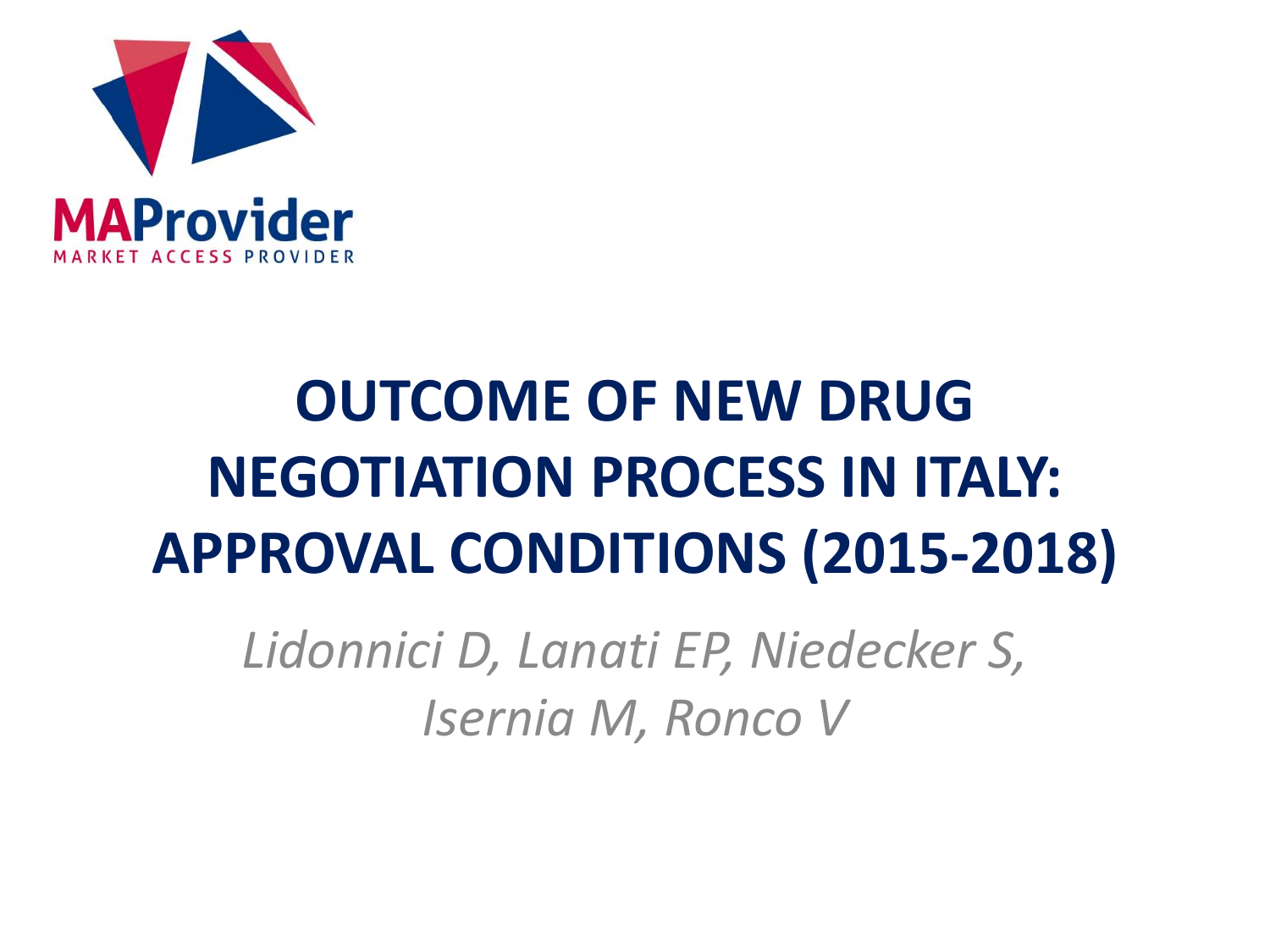

## **1. Objectives**

- 2. Methods
- 3. Results
- 4. Conclusions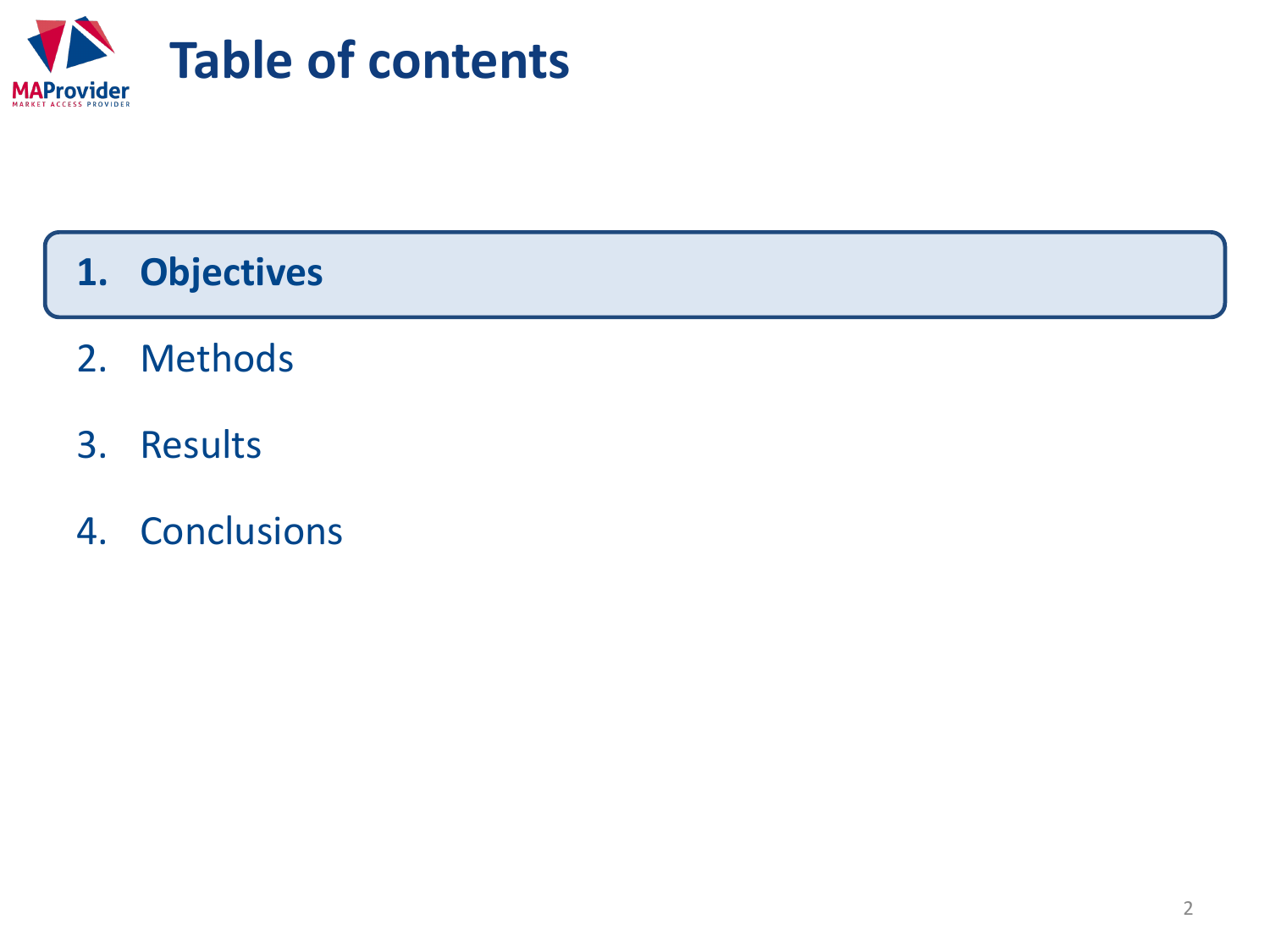

## Track and analyse the economic negotiated conditions of novel drugs reimbursed in Italy through Official Journal publications.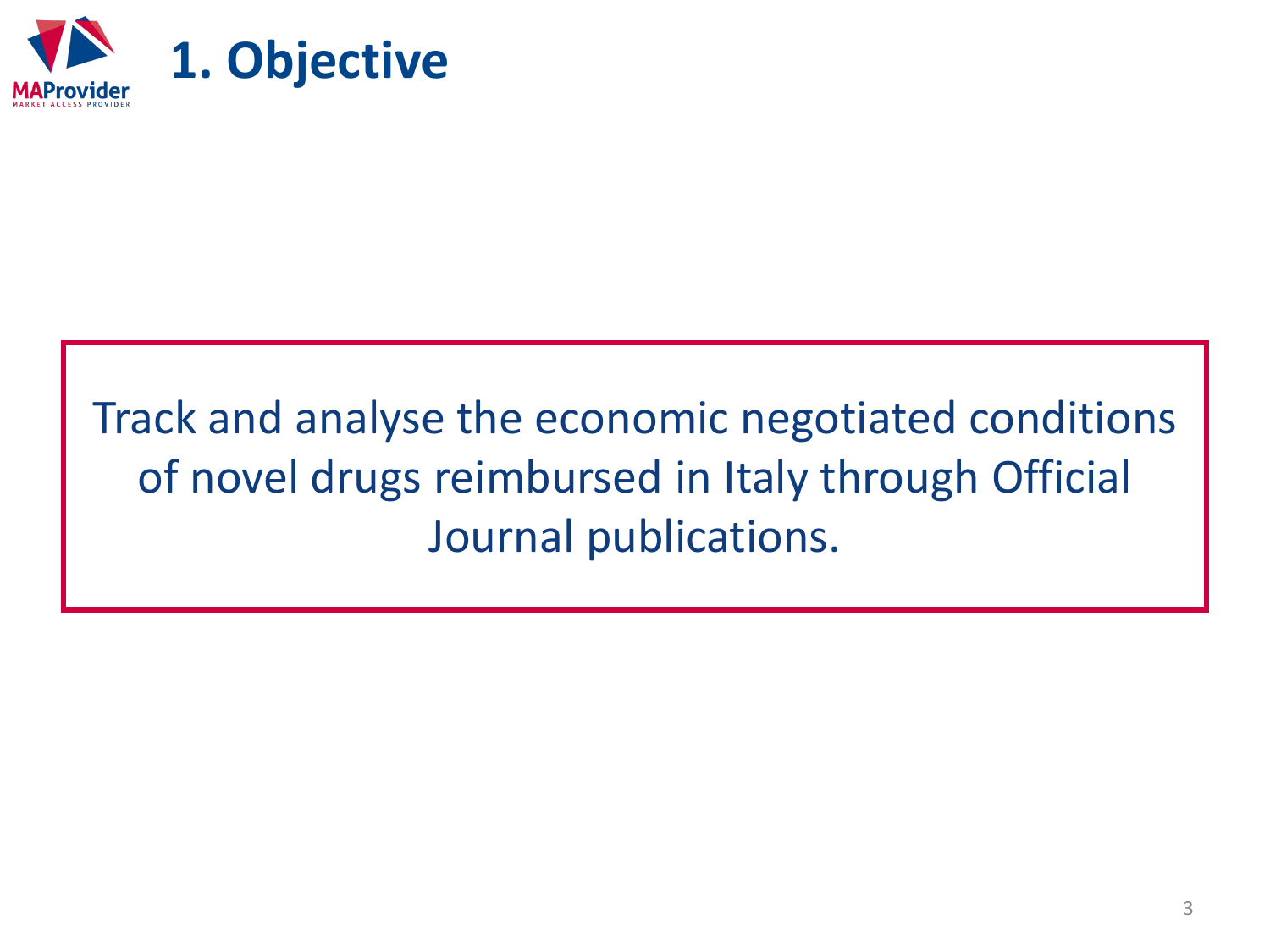

1. Objectives

## **2. Methods**

- 3. Results
- 4. Conclusions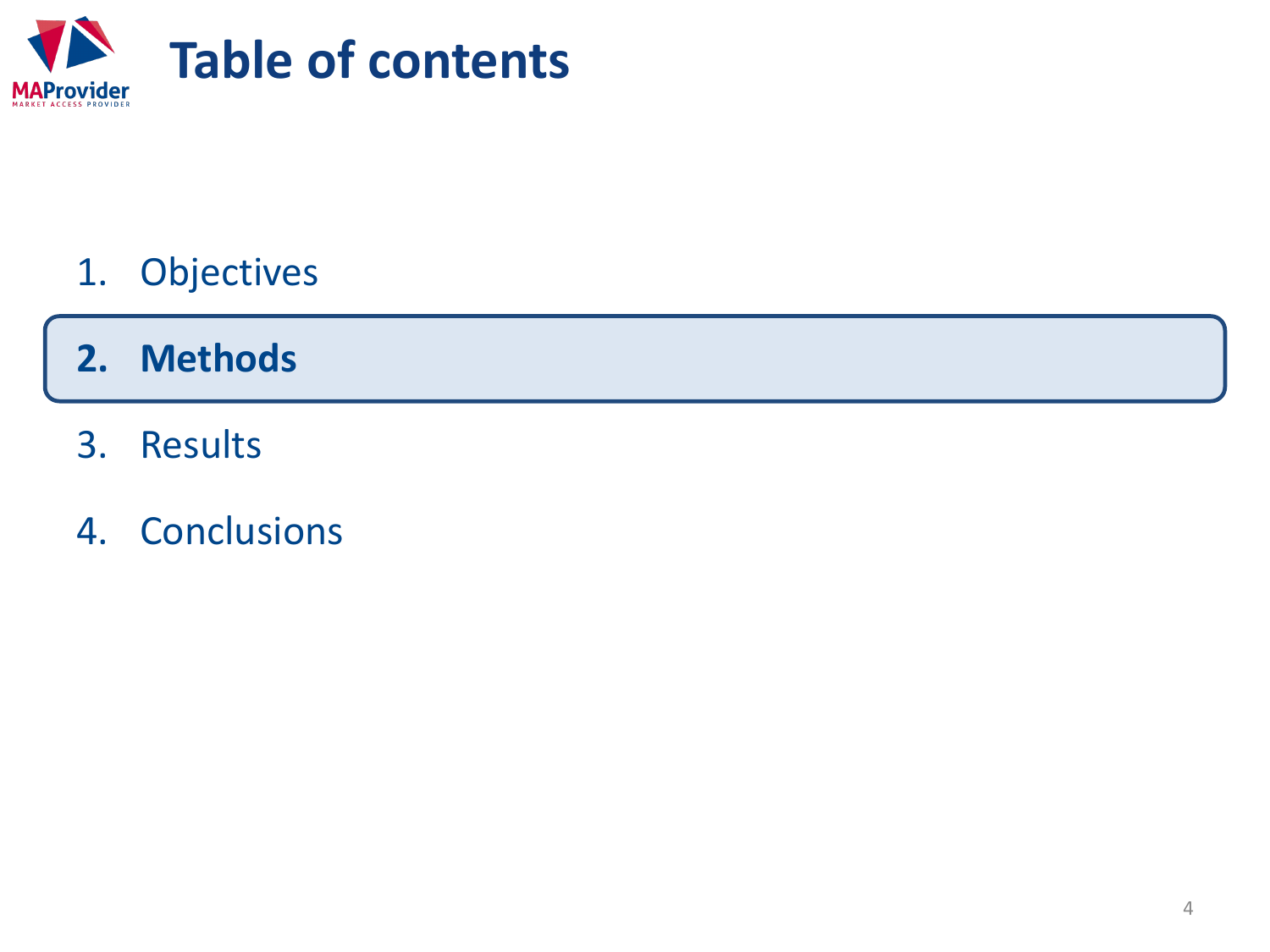

#### **Database setup**

**Checkpoints identification**

**Sample selection and categorization**

**Analysis**

A database containing all new drug registrations (**first indication of new chemical entities**) listed in the outcomes of the European Assessment Office of AIFA from May 2015 to May 2018 was set up.

**Standard Checkpoints** were identified and evaluated through CTS and CPR agendas and outcomes and through CHMP opinion and the Official Journal of the European Union.

**Out of 207 drugs tracked, 88 drugs** were granted EU approval between May 2015 and May 2018 and had completed the P&R process in Italy; these drugs were tracked and categorized by type and therapeutic area.

**Negotiated MEAs, confidential discounts and monitoring registries** application were evaluated through Official Journal publications.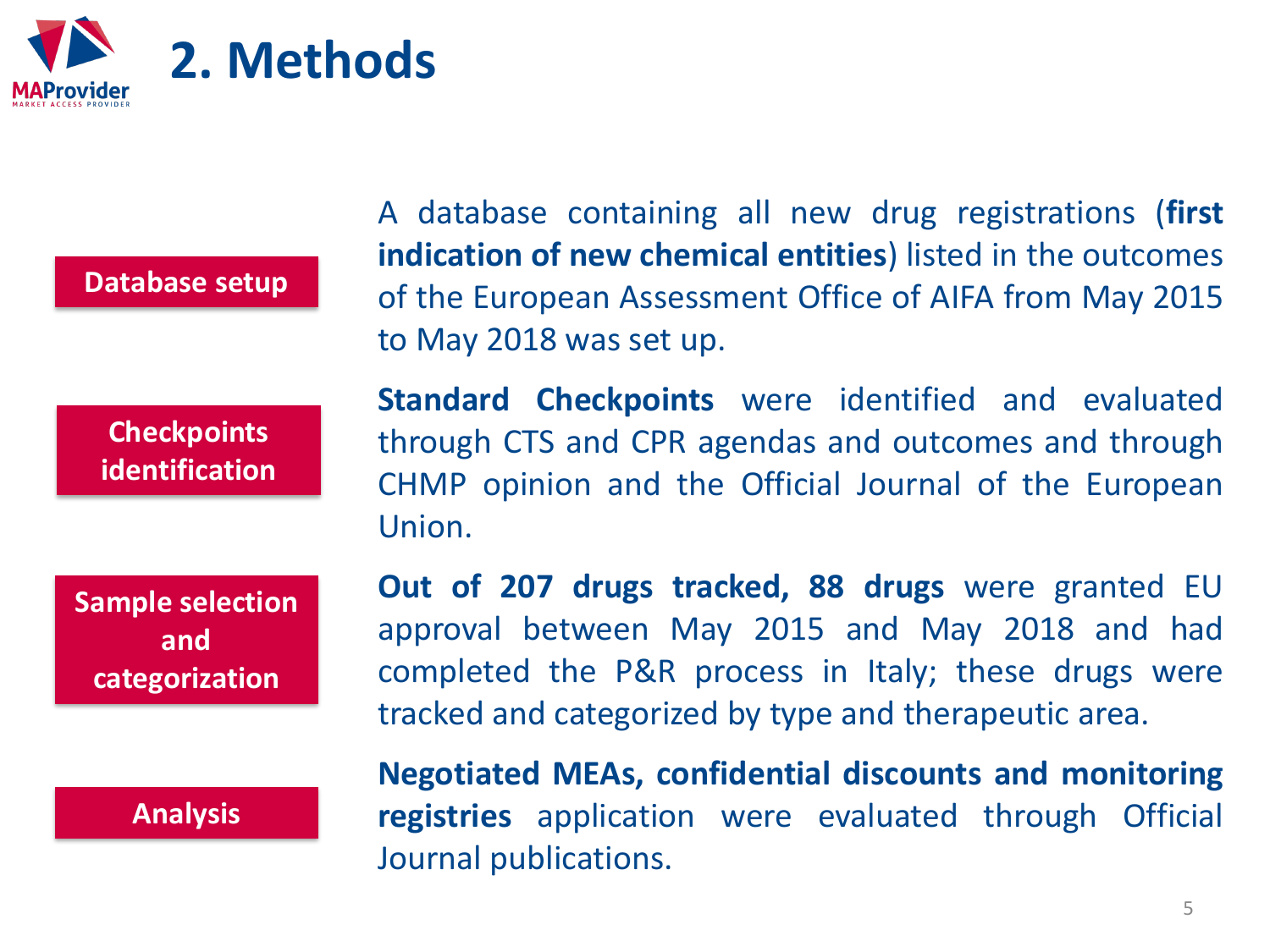

**CHMP opinion EC decision** EUROPEAN MEDICINES AGENCY NCE MEDICINES HEALTH **3.CTS 4.CPR 2.CTS 5.CdA 6.AIFA 1.Start\* procedure final final** Agenzia Italiana del Farmaco **decree resolution opinion opinion**  $A$  $A$ **opening 7.OJ GAZZETTA publication Efficacy UFFICIALE DELLA REPUBBLICA ITALIANA** 

*\* P&R dossier filing date available from March 2016*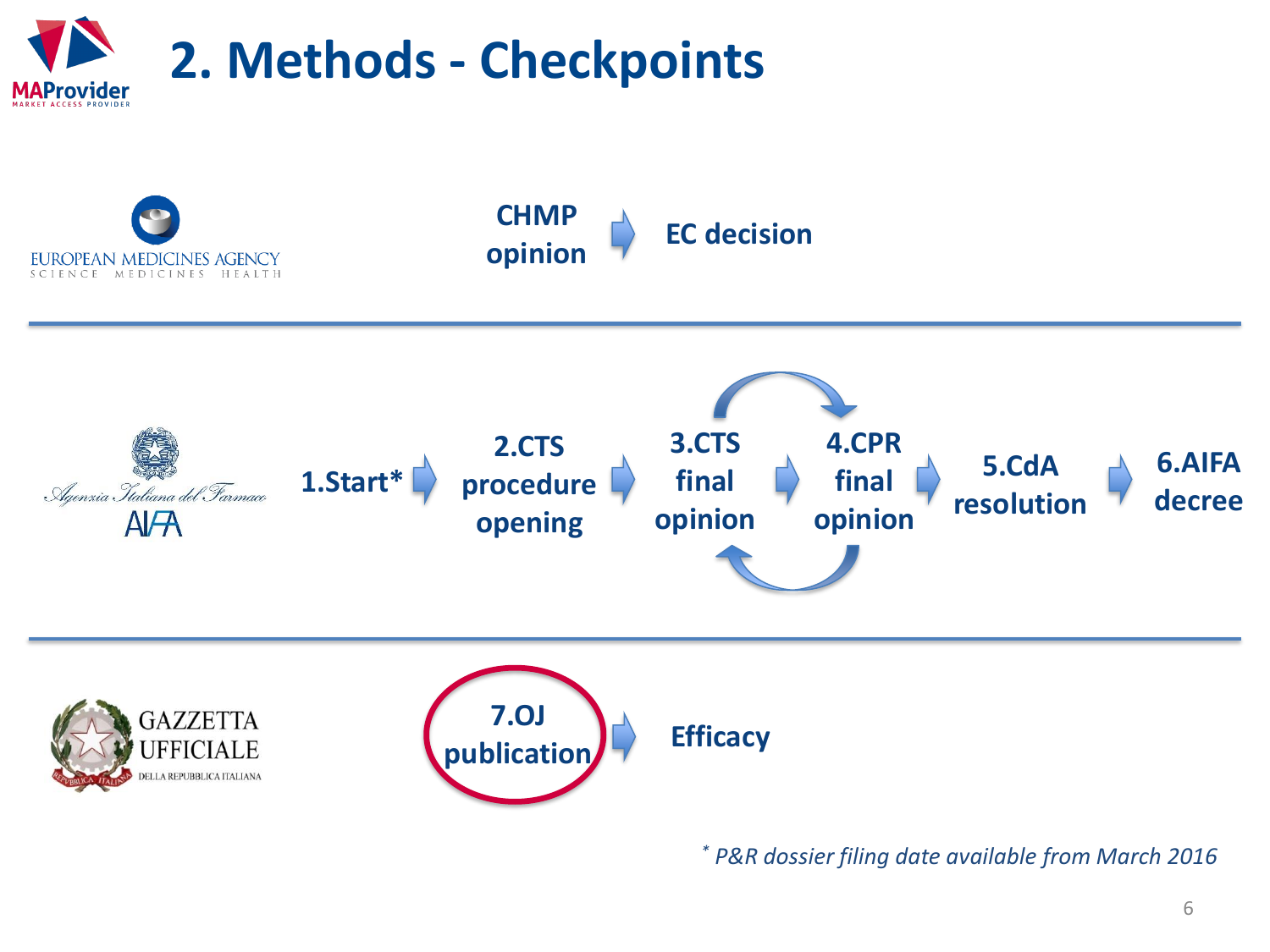

- 1. Objectives
- 2. Methods
- **3. Results**
- 4. Conclusions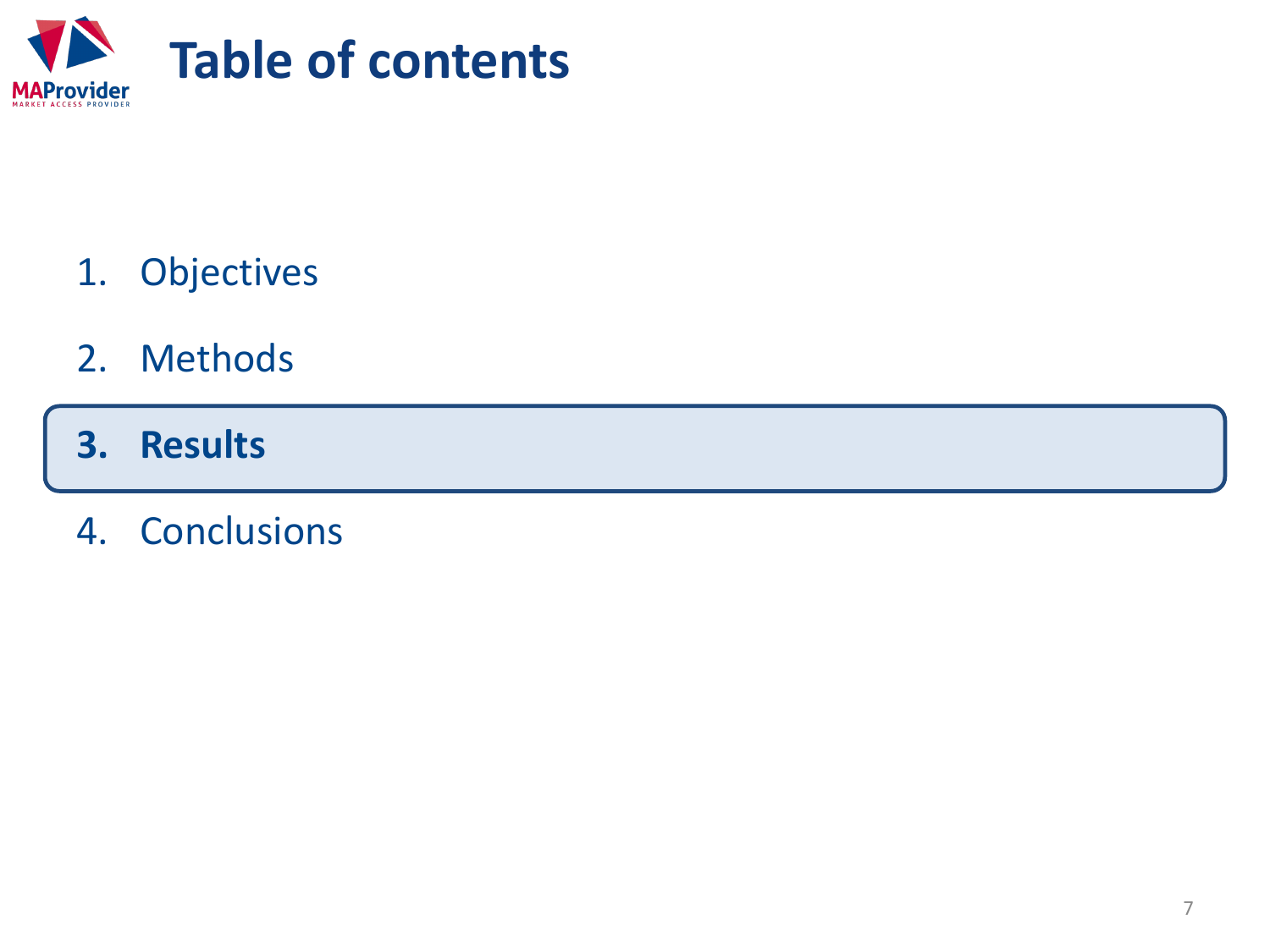

| <b>Category</b>                | %    | N  |  |  |
|--------------------------------|------|----|--|--|
| Orphan drugs                   | 26%  | 23 |  |  |
| Innovative drugs               | 19%  | 17 |  |  |
| Orphan and<br>innovative drugs | 6%   | 5  |  |  |
| Others                         | 49%  | 43 |  |  |
| <b>TOTAL</b>                   | 100% | 88 |  |  |



- Orphan drugs
- Innovative drugs
- Orphan and innovative drugs
- Others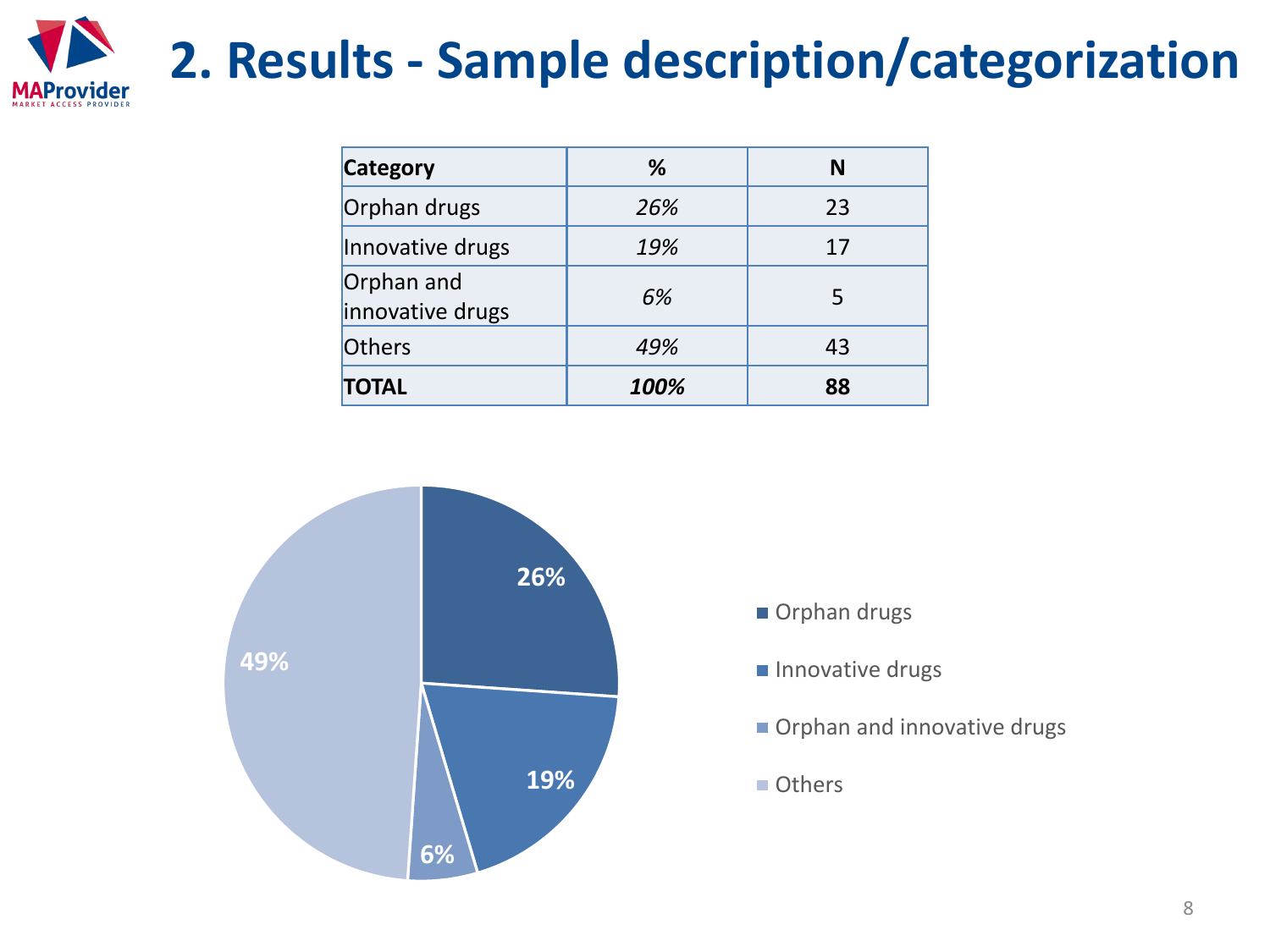

| Therapeutic area    | %    | N  |  |  |
|---------------------|------|----|--|--|
| Oncology            | 15%  | 13 |  |  |
| Infectious diseases | 15%  | 13 |  |  |
| Onco-haematology    | 11%  | 10 |  |  |
| Metabolic diseases  | 11%  | 10 |  |  |
| Pulmunology         | 11%  | 10 |  |  |
| Haematology         | 10%  | 9  |  |  |
| Others              | 26%  | 23 |  |  |
| <b>TOTAL</b>        | 100% | 88 |  |  |



- **Others**
- Oncology
- $\blacksquare$  Infectious diseases
- Onco-haematology
- **Metabolic diseases**
- **Pulmunology**
- Haematology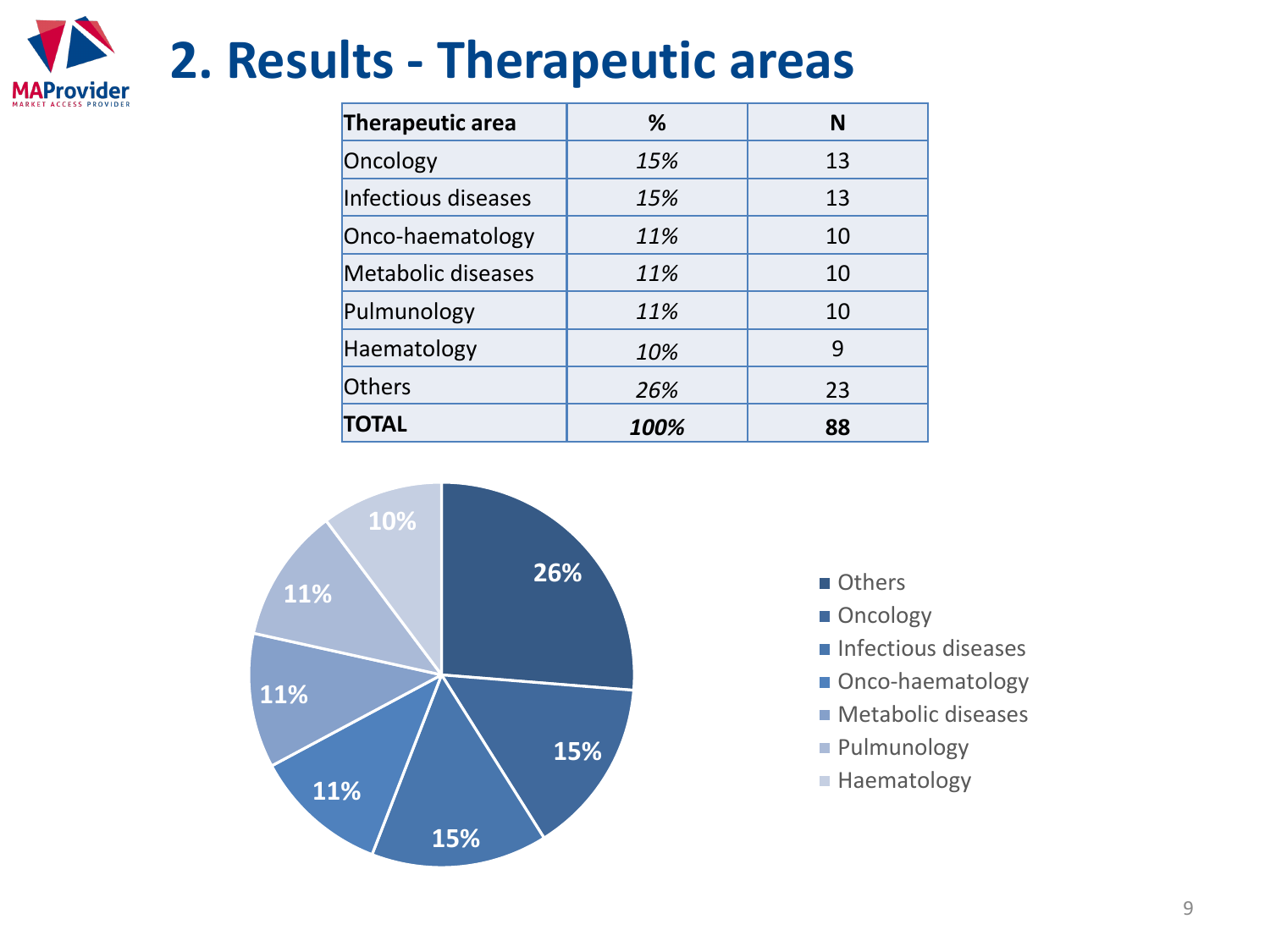

| N. of MEAs      | %    | N  |  |  |  |
|-----------------|------|----|--|--|--|
| One MEA         | 30%  | 26 |  |  |  |
| <b>Two MEAs</b> | 4%   | 3  |  |  |  |
| No MEA          | 67%  | 59 |  |  |  |
| <b>TOTAL</b>    | 100% | 88 |  |  |  |



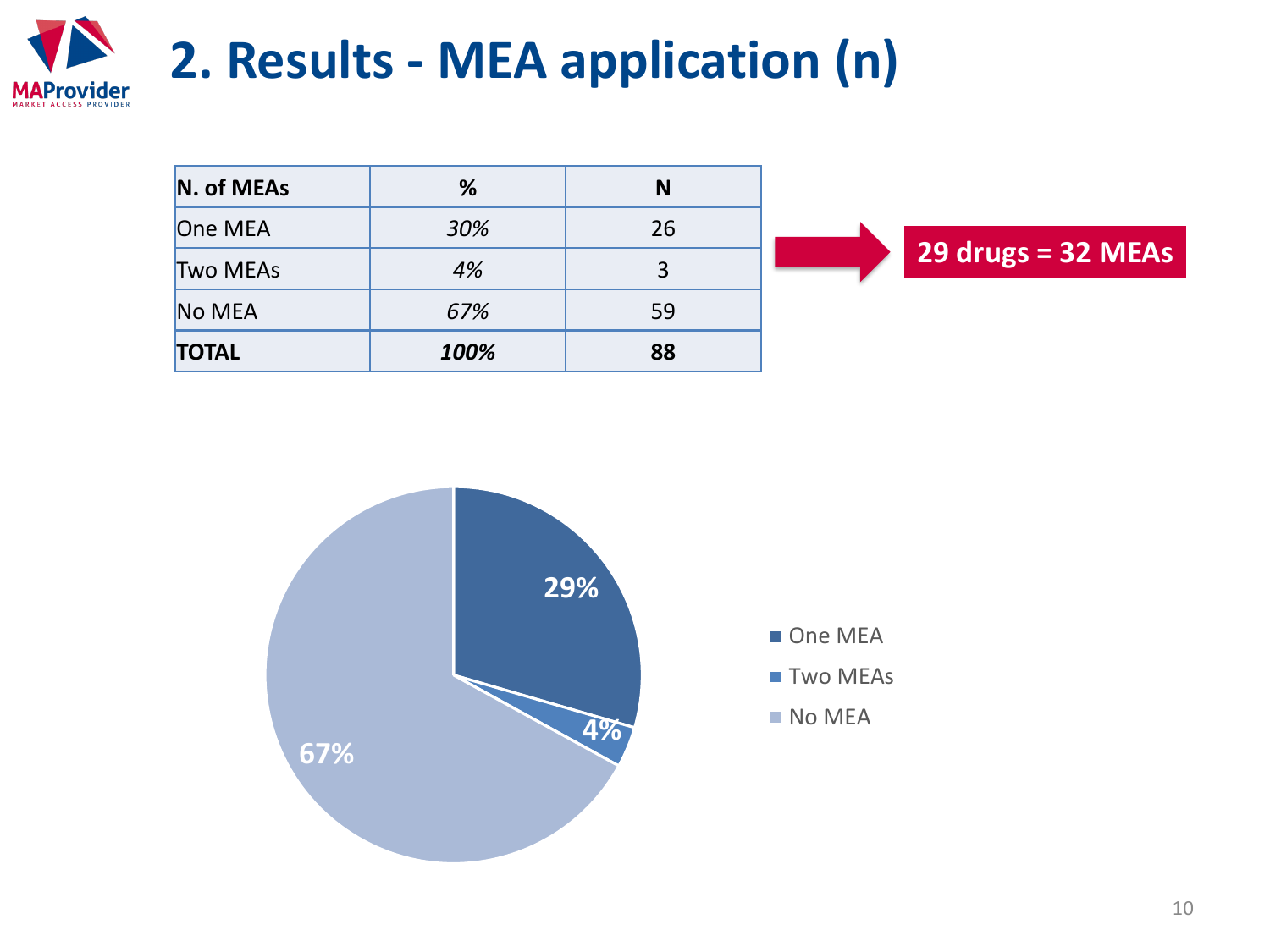

# **2. Results - MEA application (type)**

| <b>MEA</b>        | %     | N  |
|-------------------|-------|----|
| Price/volume      | 31,3% | 10 |
| <b>Budget cap</b> | 25,0% | 8  |
| Cost-sharing      | 15,6% | 5  |
| Payment-by-result | 12,5% | 4  |
| Capping           | 9,4%  | 3  |
| <b>Flat fee</b>   | 3,1%  |    |
| Undisclosed       | 3,1%  |    |
| <b>TOTAL</b>      | 100%  | 32 |





- 
- Budget cap
- Cost-sharing agreements
- Payment-by-result
- Capping
- Flat fee
- **Undisclosed**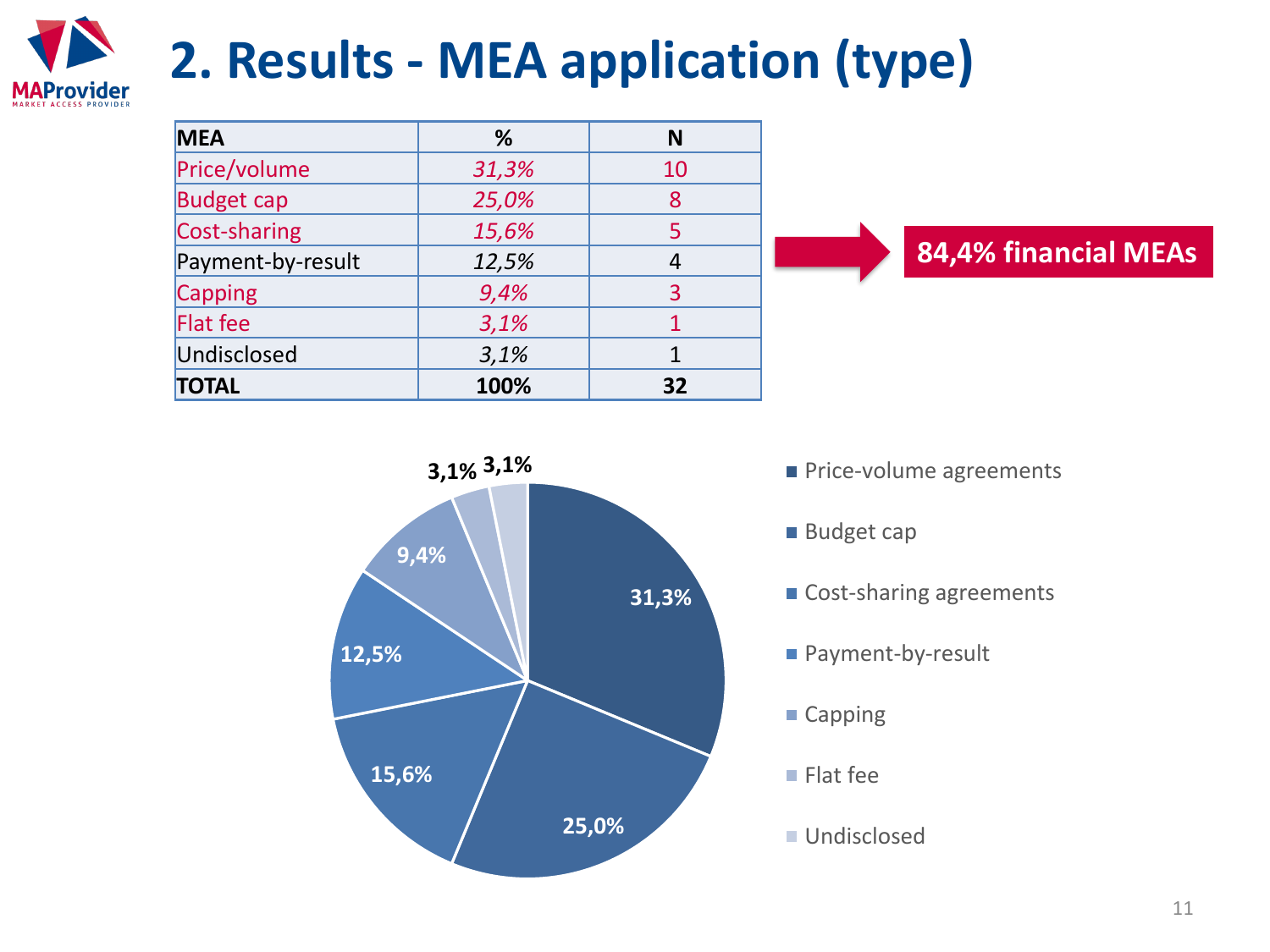

#### **Distribuzione (%) delle tipologie di accordo di condivisione del rischio**



**Capping** 

| <b>MEAS</b>                                                      | Rimborsi (2017) |                                             |
|------------------------------------------------------------------|-----------------|---------------------------------------------|
| <b>Financial based</b><br>(Cost sharing; Capping)                | 454.983.215,19  | 91,7% financial                             |
| <b>Outcome based</b><br><b>(Payment by result; Risk sharing)</b> | 41.260.441,11   | <b>MEAs</b><br>*aggiornamento febbraio 2018 |

*Fonte: AIFA*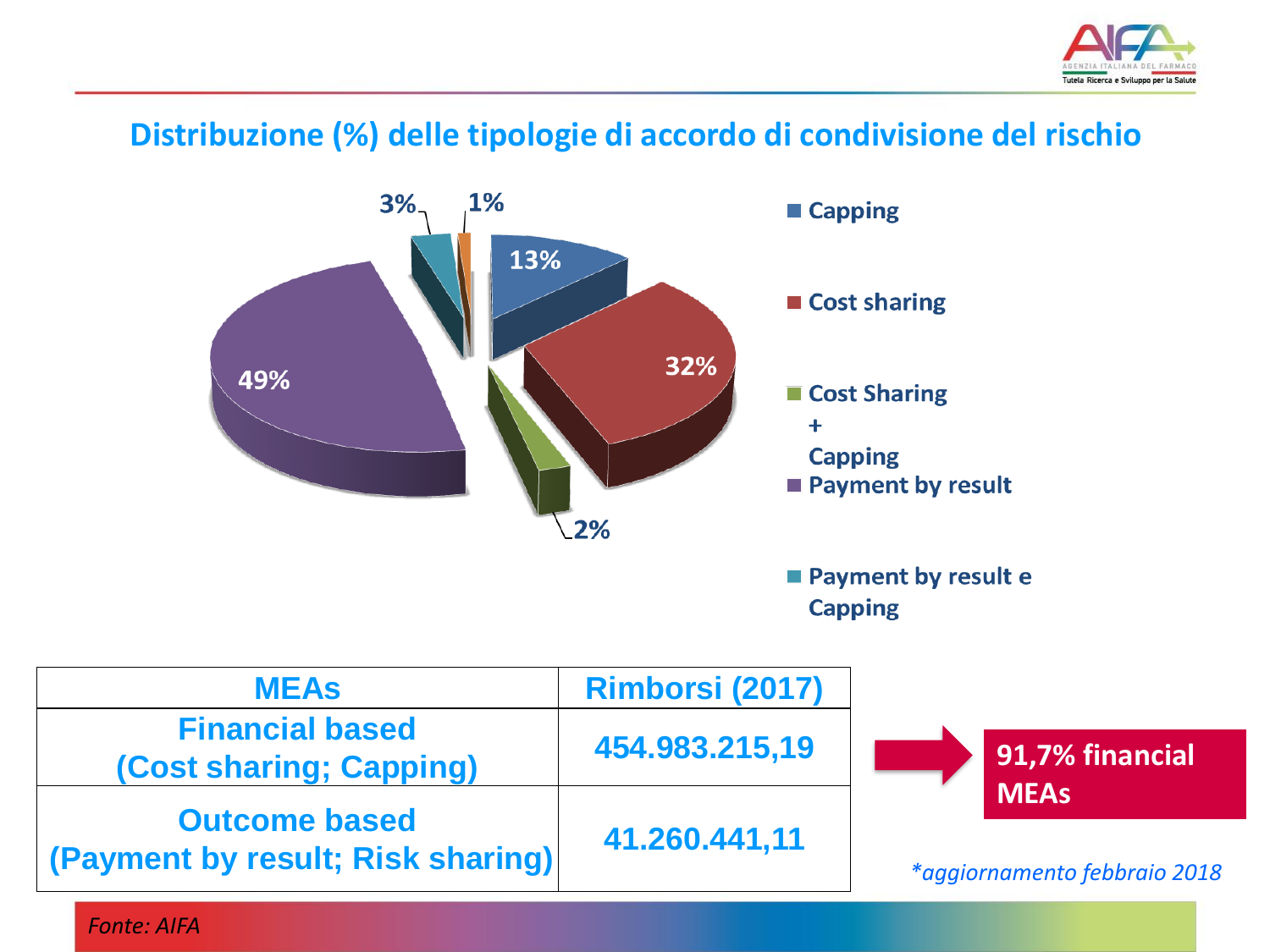

|                       | %     | N  |  |
|-----------------------|-------|----|--|
| Monitoring registry   | 45,5% | 40 |  |
| No registry           | 54,5% | 48 |  |
| <b>TOTAL</b>          | 100%  | 88 |  |
|                       |       |    |  |
| Confidential discount | 69,3% | 61 |  |
| No discount           | 30,7% | 27 |  |
| <b>TOTAL</b>          | 100%  | 88 |  |

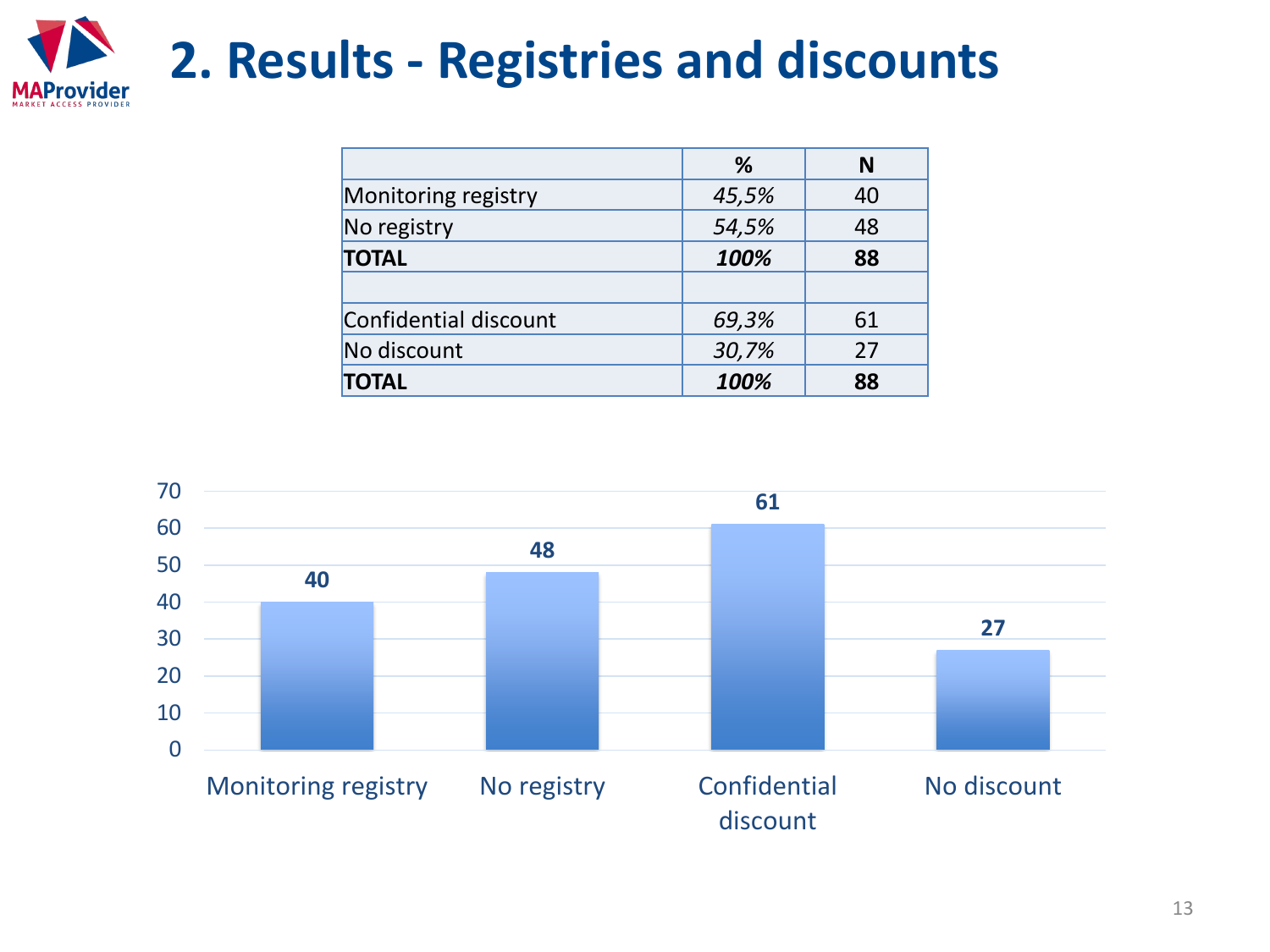

|                            |                           | <b>Registry</b> |     |     | No registry |       |     |     |    |             |
|----------------------------|---------------------------|-----------------|-----|-----|-------------|-------|-----|-----|----|-------------|
|                            |                           | media           | min | max | n.          | media | min | max | n. |             |
| EU                         | CHMP - GUUE               | 62              | 40  | 133 | 39          | 63    | 53  | 110 | 46 | 0, 12       |
| $\mathsf{C}_{\mathsf{NN}}$ | GUUE- GU Cnn              | 161             | 26  | 503 | 23          | 106   | 62  | 182 | 40 | $0,02*$     |
|                            | <b>GUUE - START</b>       | 50              | -45 | 370 | 21          | 108   | -86 | 504 | 32 | $0,02*$     |
|                            | START - apertura CTS      | 83              | 23  | 175 | 21          | 102   | 29  | 237 | 32 | 0,32        |
| 3.                         | Apertura CTS - parere CTS | 108             | 0   | 434 | 39          | 43    | 0   | 313 | 45 | $0,0007*$   |
|                            | Parere CTS - ParereCPR    | 93              |     | 225 | 38          | 94    | 6   | 250 | 45 | 0,94        |
| 5                          | Parere CPR - CdA          | 40              | 6   | 7   | 38          | 44    | 9   | 98  | 45 | 0,1         |
| 6                          | CdA - determina AIFA      | 42              |     | 86  | 39          | 25    |     | 49  | 46 | $<$ 0,0001* |
|                            | Determina AIFA P&R - GU   | 14              | 2   | 55  | 39          | 20    | 5   | 35  | 46 | $0,0001*$   |
| $3 - 7$                    | Apertura CTS-GU P&R       | 295             | 75  | 655 | 39          | 226   | 97  | 513 | 45 | $0,03*$     |

DS: deviazione standard; N: numero farmaci analizzati. \*Livello di significatività statistica a p<0.05, Mann-Whithney U test.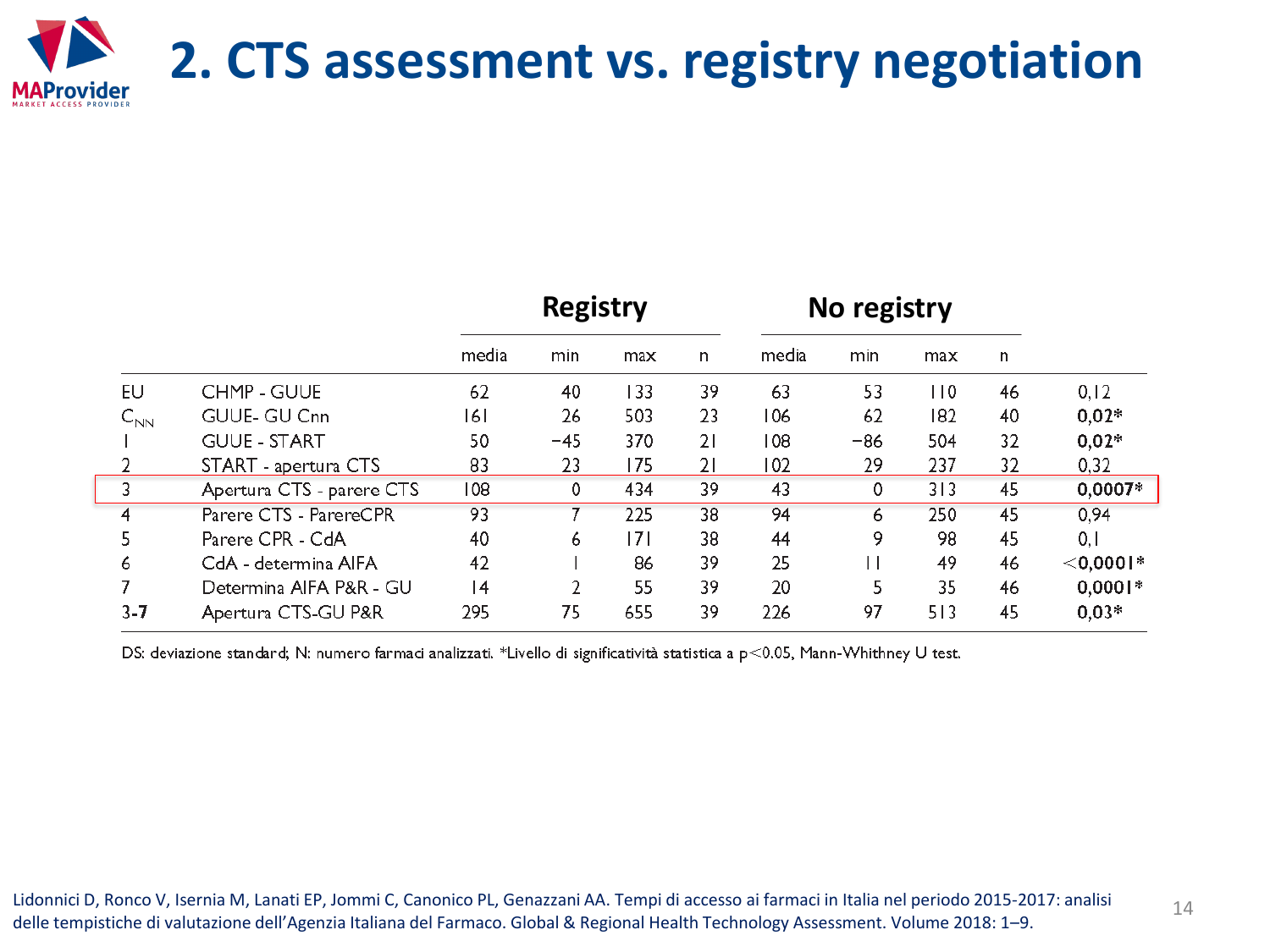

- 1. Objectives
- 2. Methods
- 3. Results
- **4. Conclusions**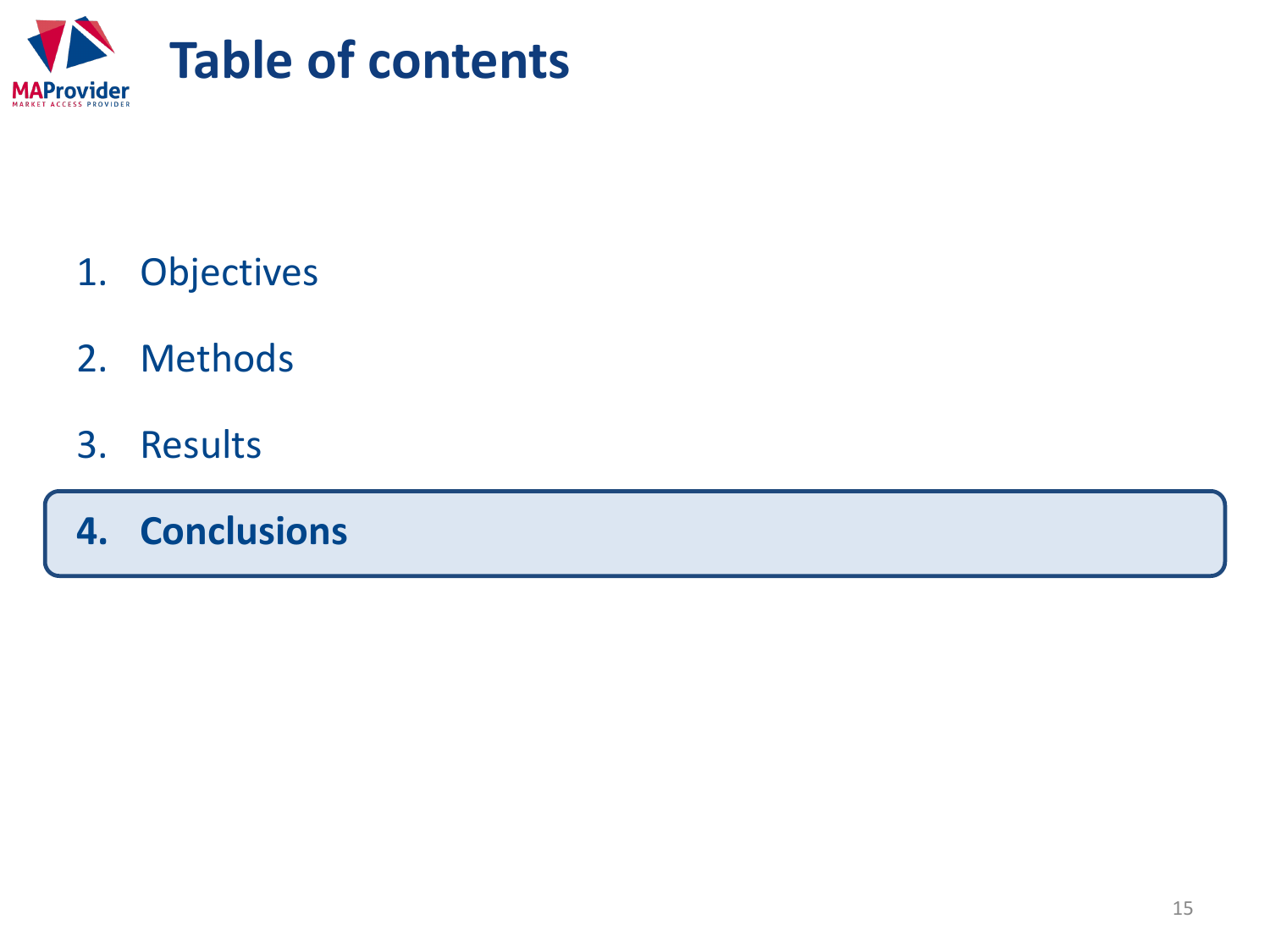

- **Unbalance** between outcome based and non-outcome based (financial) MEAs.
- **Budget cap** and **price-volume agreements** are the most commonly negotiated MEAs.
- **Negotiation driver** of last committees (2015-2018) was the **economic impact of new drugs** due to the historical overspending vs budget.
- **Confidential discounts** are also one of the main measures AIFA applies.
- **Large number of monitoring registries**, to track appropriate prescription behaviors.
- **Innovative MEAs**, such as **the flat fee per patient,** and AIFA commitment on possible alternative approaches for ATMPs.